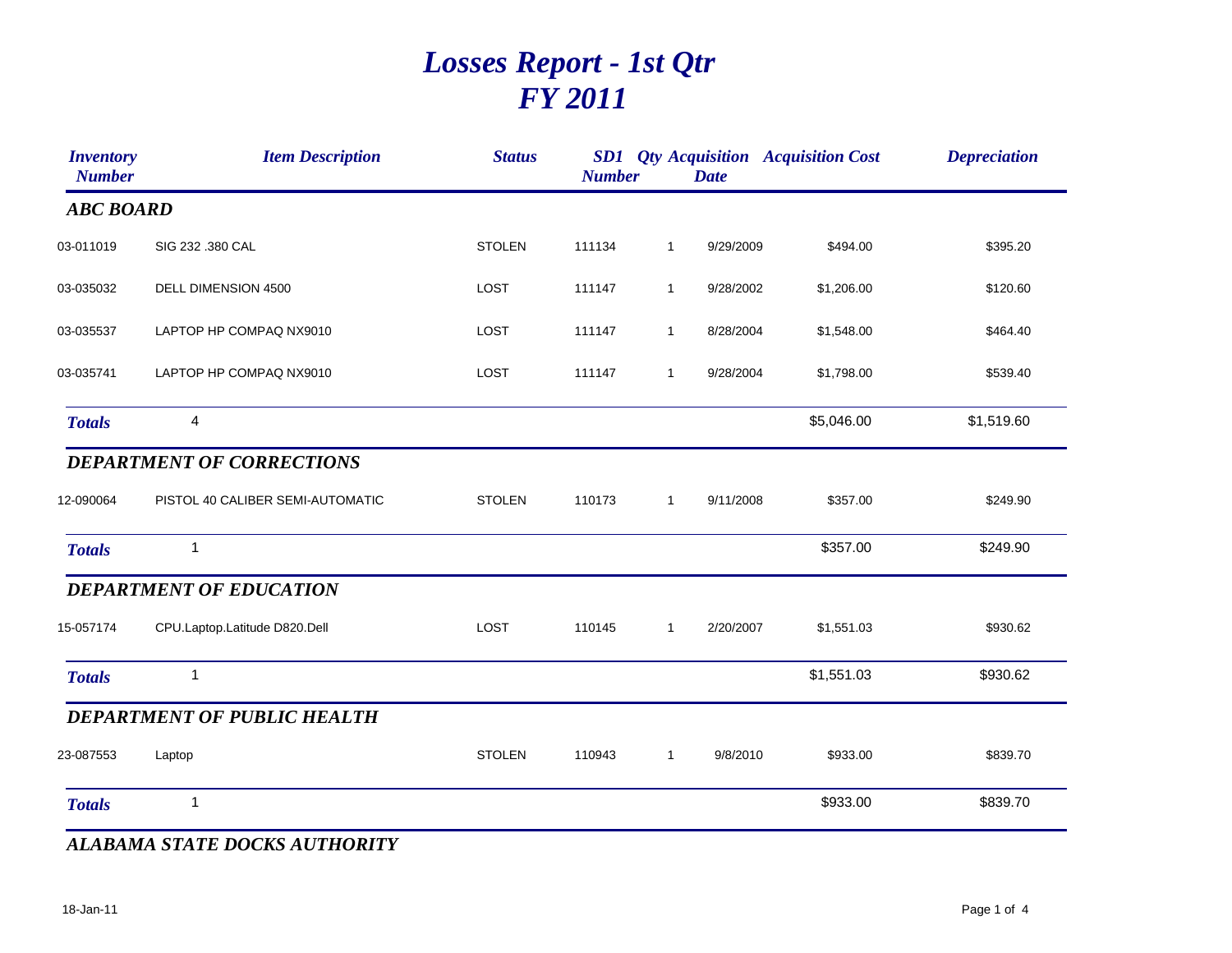| <i><b>Inventory</b></i><br><b>Number</b> | <b>Item Description</b>                   | <b>Status</b> | <b>Number</b> |              | <b>Date</b> | <b>SD1</b> Qty Acquisition Acquisition Cost | <b>Depreciation</b> |
|------------------------------------------|-------------------------------------------|---------------|---------------|--------------|-------------|---------------------------------------------|---------------------|
| 47-033392                                | <b>RADIO</b>                              | <b>STOLEN</b> | 110281        | $\mathbf{1}$ | 1/8/2007    | \$1,699.04                                  | \$1,019.42          |
| <b>Totals</b>                            | $\mathbf{1}$                              |               |               |              |             | \$1,699.04                                  | \$1,019.42          |
|                                          | <b>DEPARTMENT OF CONSERVATION</b>         |               |               |              |             |                                             |                     |
| 54-024130                                | <b>COMPUTER LAPTOP</b>                    | <b>STOLEN</b> | 110354        | $\mathbf{1}$ | 10/17/2000  | \$3,524.00                                  | \$352.40            |
| 54-024156                                | <b>COMPUTER</b>                           | <b>STOLEN</b> | 110261        | $\mathbf{1}$ | 9/8/2000    | \$1,655.95                                  | \$165.60            |
| 54-024466                                | CAMERA DIGITAL W/MEDIA CARD               | <b>LOST</b>   | 110177        | $\mathbf{1}$ | 7/18/2001   | \$528.99                                    | \$52.90             |
| 54-063984                                | <b>CANOE FIBERGLASS</b>                   | <b>STOLEN</b> | 110178        | $\mathbf{1}$ | 10/9/2008   | \$845.20                                    | \$591.64            |
| 54-063989                                | KAYAK 2-SEAT FIBERGLASS SIT ON TOP        | <b>STOLEN</b> | 110178        | $\mathbf{1}$ | 10/9/2008   | \$664.25                                    | \$464.98            |
| 54-065991                                | COMPUTER LAPTOP 850MHZ PENTIUM            | <b>STOLEN</b> | 110180        | $\mathbf{1}$ | 8/27/2001   | \$1,761.00                                  | \$176.10            |
| 54-078064                                | NAILER COIL ROOFING AIR POWER             | <b>STOLEN</b> | 110333        | $\mathbf{1}$ | 3/15/1992   | \$527.00                                    | \$52.70             |
| 54-078110                                | DRILL ELECTRIC PORTABLE                   | <b>STOLEN</b> | 110333        | $\mathbf{1}$ | 1/20/1998   | \$625.00                                    | \$62.50             |
| 54-078154                                | SAW CONCRETE CUT-OFF 14"                  | <b>STOLEN</b> | 110333        | $\mathbf{1}$ | 6/28/2004   | \$728.00                                    | \$218.40            |
| <b>Totals</b>                            | 9                                         |               |               |              |             | \$10,859.39                                 | \$2,137.21          |
|                                          | <b>DEPARTMENT OF INSURANCE</b>            |               |               |              |             |                                             |                     |
| 58-003835                                | DELL LATITUDE E6400 NOTEBOOK COMPUTER     | <b>STOLEN</b> | 110865        | $\mathbf{1}$ | 2/24/2009   | \$1,729.00                                  | \$1,383.20          |
| <b>Totals</b>                            | $\mathbf{1}$                              |               |               |              |             | \$1,729.00                                  | \$1,383.20          |
|                                          | ALABAMA DEPT. OF ENVIRONMENTAL MANAGEMENT |               |               |              |             |                                             |                     |
| 74-015486                                | P C LAPTOP                                | <b>STOLEN</b> | 110701        | $\mathbf{1}$ | 11/29/2006  | \$2,591.75                                  | \$1,295.88          |
| <b>Totals</b>                            | 1                                         |               |               |              |             | \$2,591.75                                  | \$1,295.88          |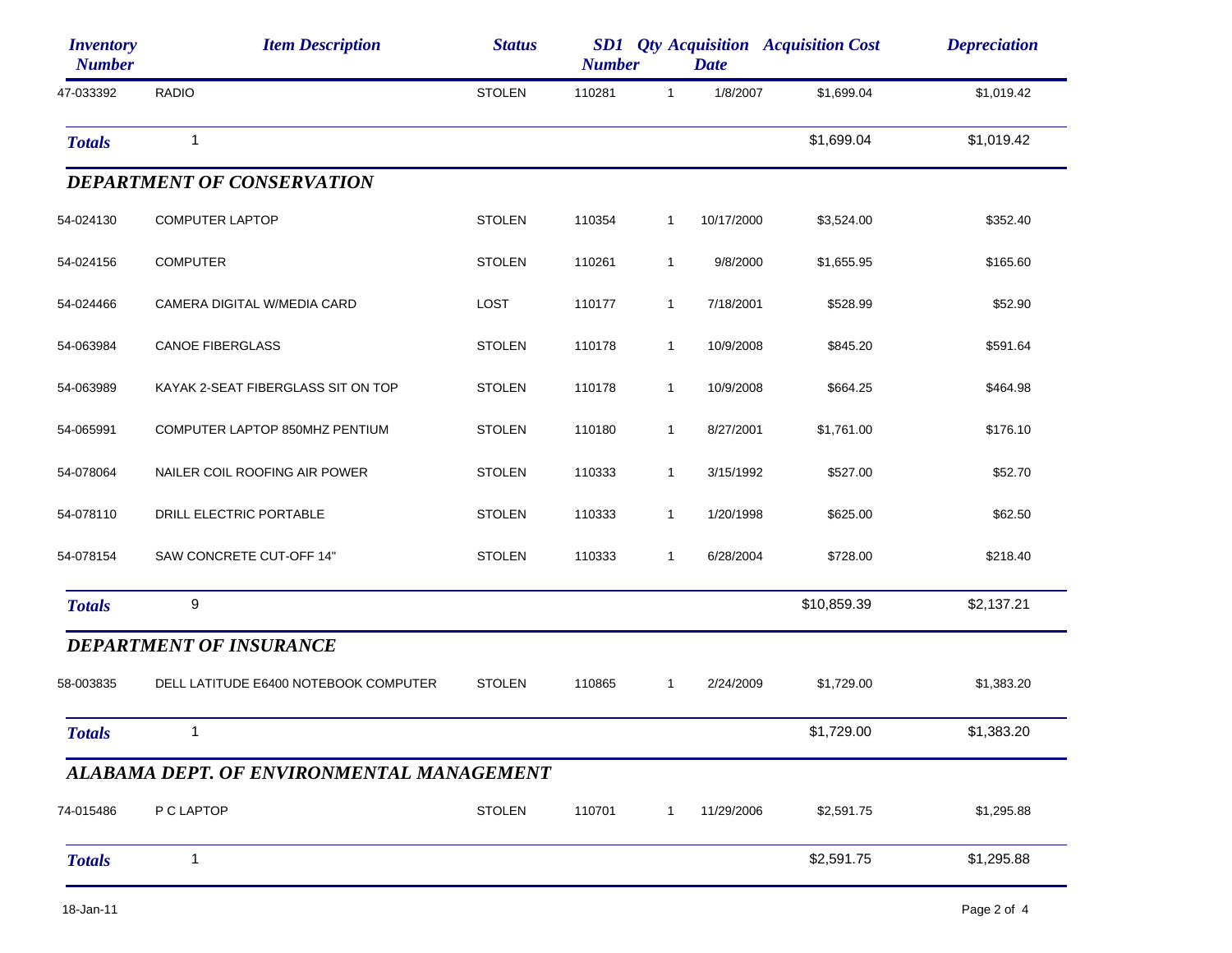| <i><b>Inventory</b></i><br><b>Number</b> | <b>Item Description</b>                              | <b>Status</b>    | <b>Number</b> |              | <b>Date</b> | <b>SD1</b> Qty Acquisition Acquisition Cost | <b>Depreciation</b> |
|------------------------------------------|------------------------------------------------------|------------------|---------------|--------------|-------------|---------------------------------------------|---------------------|
|                                          | FINANCE CENTRAL ACCOUNTING OFFICE OF FLEET MGT. DIV  |                  |               |              |             |                                             |                     |
| 99-002308                                | 2006 FORD TAURUS, FLEX FUEL                          | DESTROYED        | 110322        | $\mathbf{1}$ | 4/3/2006    | \$12,148.00                                 | \$6,074.00          |
| <b>Totals</b>                            | 1                                                    |                  |               |              |             | \$12,148.00                                 | \$6,074.00          |
|                                          | ALABAMA AGRICULTRUAL MUSEUM BOARD                    |                  |               |              |             |                                             |                     |
| AA-000057                                | SAW-TABLE SAW                                        | DESTROYED        | 110703        | $\mathbf{1}$ | 9/5/1997    | \$543.90                                    | \$54.39             |
| AA-000062                                | SPLITTER-WOOD SPLITTER                               | <b>DESTROYED</b> | 110703        | 1            | 10/31/1997  | \$999.00                                    | \$99.90             |
| <b>Totals</b>                            | 2                                                    |                  |               |              |             | \$1,542.90                                  | \$154.29            |
|                                          | ALABAMA CRIMINAL JUSTICE INFORMATION CENTER          |                  |               |              |             |                                             |                     |
| AO-001816                                | WEAPON-SEMI-AUTO PISTOL                              | <b>STOLEN</b>    | 111111        | $\mathbf{1}$ | 7/19/2001   | \$359.00                                    | \$35.90             |
| <b>Totals</b>                            | $\mathbf{1}$                                         |                  |               |              |             | \$359.00                                    | \$35.90             |
|                                          | USS ALABAMA BATTLESHIP MEMORIAL PARK                 |                  |               |              |             |                                             |                     |
| BA-000600                                | CAMERAVIDEO CAMERA                                   | <b>STOLEN</b>    | 110735        | $\mathbf{1}$ | 5/5/1997    | \$766.00                                    | \$76.60             |
| BA-000716                                | <b>COMPUTERCPU</b>                                   | <b>DESTROYED</b> | 110888        | $\mathbf{1}$ | 2/15/2002   | \$900.00                                    | \$90.00             |
| <b>Totals</b>                            | 2                                                    |                  |               |              |             | \$1,666.00                                  | \$166.60            |
|                                          | <b>ALABAMA DEPARTMENT OF REHABILITATION SERVICES</b> |                  |               |              |             |                                             |                     |
|                                          | RS-215634 MICROWAVE                                  | LOST             | 110002        |              | 1 3/13/2002 | \$669.00                                    | \$66.90             |
| RS-216787                                | <b>MICROWAVE</b>                                     | LOST             | 110002        | $\mathbf{1}$ | 8/12/2004   | \$659.00                                    | \$197.70            |
| RS-216942                                | <b>MICROWAVE</b>                                     | LOST             | 110002        | $\mathbf{1}$ | 1/20/2005   | \$659.00                                    | \$263.60            |
| RS-217697                                | <b>CCTV</b>                                          | LOST             | 110332        | $\mathbf{1}$ | 8/18/2006   | \$2,110.00                                  | \$1,055.00          |